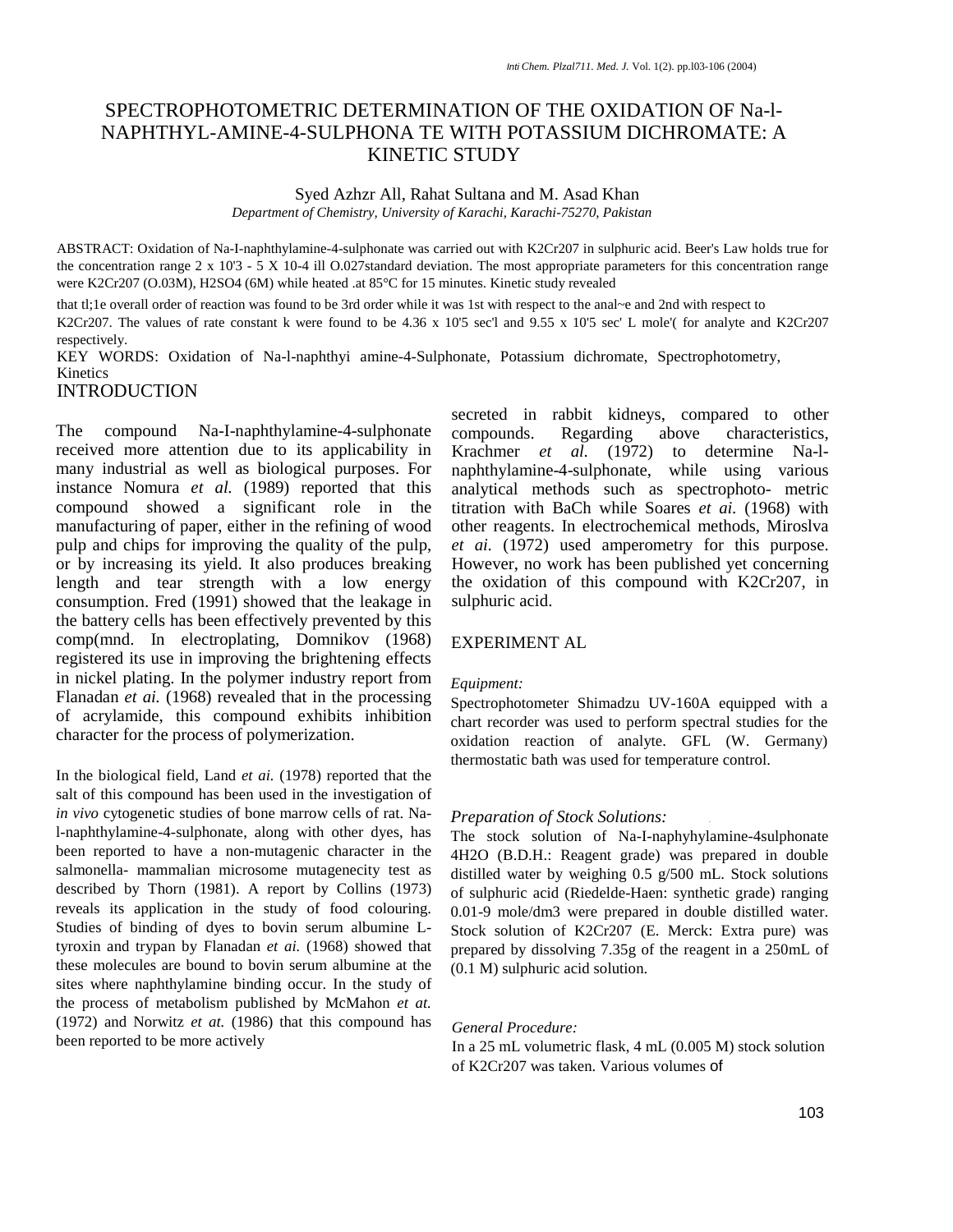analyte  $(0.1-0.5 \text{ mg/mL})$  were added in the volumetric flask. The reagent flask was heated in a waterbath at various temperatures ranging from 30-95°C for 15 minutes. The reacted system after cooling to the room temperature was diluted to the mark with double distilled water. A compensatory blank was prepared followed by the same procedure without adding the analyte in it. Absorbance measurements of the reacted system were recorded in the wavelength range 200-800 nm. Each set was repeated five times for the determination of standard deviation. The above procedure was repeated at different temperatures ranging 30-95°C. Various parameters such as concentration of analyte,  $K_2Cr_2O_7$ , and acid strength were also varied to get optimum results for the oxidation reaction. Investigations pertaining to oxidation of analyte with respect to time revealed its reaction mechanism.

## **RESULTS AND DISCUSSION**

Spectral studies regarding the oxidation of analyte with  $K_2Cr_2O_7$  in sulphuric acid, at 65 °C for 15 minutes heating, resulted a coloured species having a  $\lambda$ max 490-513 nm, as shown in Figure-1. A broad peak appeared in this range which showed a hypsochromic shift in its  $\lambda$ max. Such a trend confirms the involvement of an auxochrome a functional group such as H and NH<sub>2</sub> etc. present in the analyte structure. The linear increasing response in absorbance, to the concentration of analyte may also be regarded as a hyperchromic shift as reported by Braun (1983). The scheme of oxidation of analyte can be described as follows:

The final product is probably analogous to the quinone formation, along with the formation of Cr (iii) product which was reported by Anwer and Awan (1990). The



Figure 1: Overlay of various volumes of stock solution of analyte per 20mL taken vs a) compensatory blank, b) vs water.

001-04/HCPMJ©Karachi University Press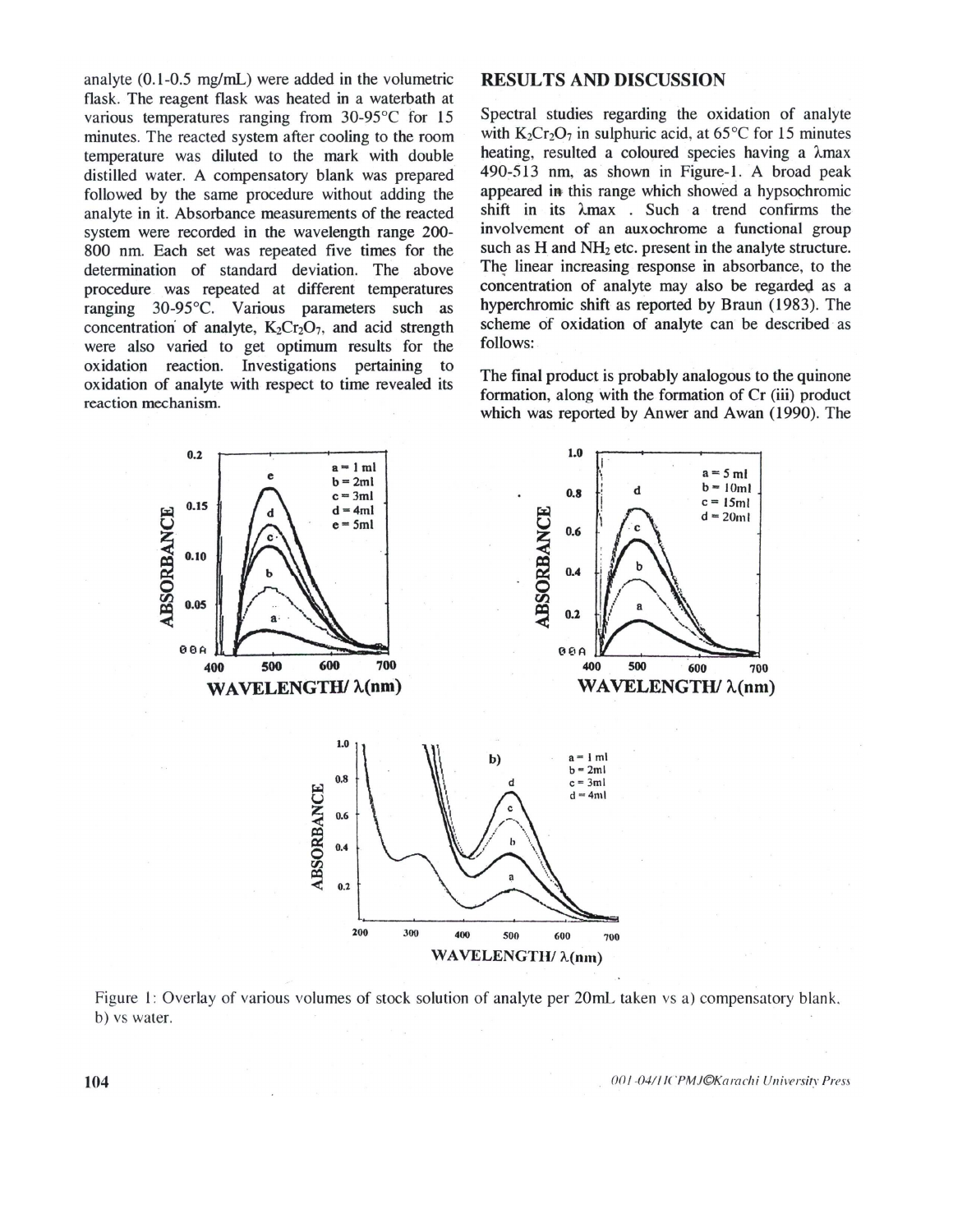description of the reaction mechanism may not be similar/simple, however, it may result Cr (iii) formation, as reported in the similar work. The reported green colouration justified by Anwer and Awan (1990), at  $\lambda_{\text{max}}$  583.6 nm does not appear here, perhaps due to the complexation reaction between Cr and the analyte, that results in reddish brown colouration. Starting with the above experience, detailed investigations were made about the spectral studies, pertaining to the effect of concentration of analyte, oxidising agent, acid strength, reaction time, and the reaction duration to optimize the technique. The absorbance measure-ments at  $\lambda_{\text{max}}$  in the range 513-490 nm reveal a linear response with the concentration of the analyte as shown in Figure-2 which followed Beer's Law in the concentration range 3.2 x  $10<sup>-4</sup>$  to 2 X  $10<sup>-3</sup>$  mole/dm<sup>3</sup>with the standard  $deviation \pm 0.027$ .







 $2.5$ 2.7  $2.6$ 2.8  $2.9$  $3.0$ **Log CONCENTRATION** 

Figure 6

 $4.2$ 

 $4.0$